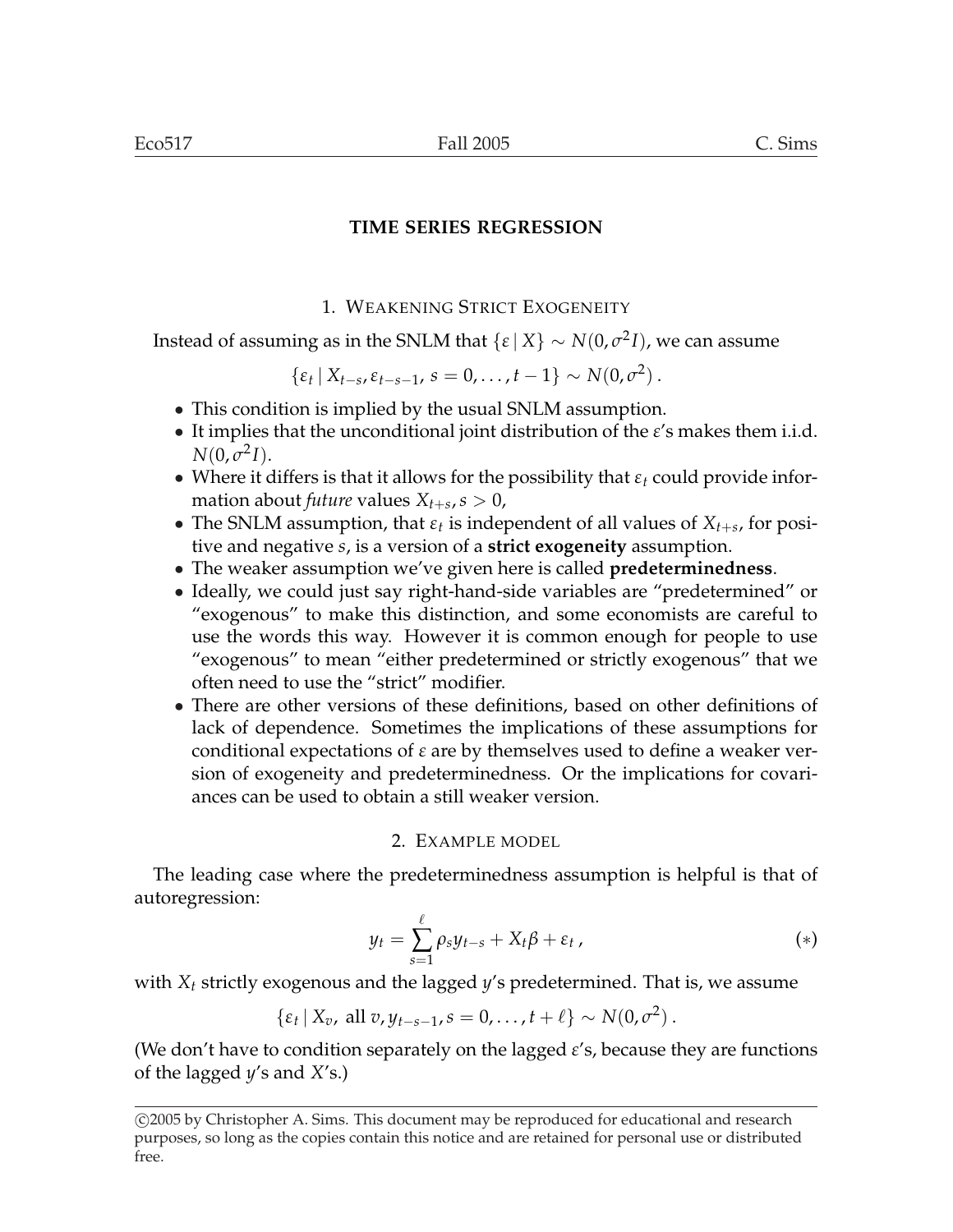Because the Jacobian of the  $y_1, \ldots, y_T$  vector w.r.t. the  $\varepsilon_1, \ldots, \varepsilon_T$  vector is the identity, the pdf of the observed data,  $t = 1, \ldots, T$ , conditional on parameters, is

$$
g(X \mid \gamma)h(y_{-\ell+1},\ldots,y_0 \mid X,\theta)\sigma^{-T}\prod_{t=1}^T\phi\left(\frac{(y_t-\sum \rho_sy_{t-s}-X_t\beta)^2}{\sigma^2}\right),
$$

where *g* is the conditional pdf of *X* given the parameter vector  $\gamma$  and *h* is the conditional pdf of  $\{y_{-\ell+1}, \ldots, y_0\}$  given *X* and the parameter vector *θ*. If it were true that our prior beliefs about *θ*, *γ* were unrelated to our beliefs about *ρ*, *β*, *σ* (so in particular that *γ* and *θ* had no elements in common with *ρ*, *β*, *σ*), we would be justified in basing inference about *ρ*, *β*, *σ* entirely on the last part of the likelihood function, ignoring *γ* and *θ*. Posteriors on *ρ*, *β*, *σ* would be unaffected by *g* or *h* or by our priors on *γ* and *θ*.

## 3. CAN WE, SHOULD WE, IGNORE *g* AND *h*?

That we can ignore  $\gamma$  is seldom a bad assumption. Often, e.g.,  $X_t \equiv 1$ , i.e. the only exogenous variable is a constant term. Then there is no  $\gamma$  parameter. And in any case, the intuition behind the exogeneity assumption suggests that the mechanism determining *X* ought not to have anything to do with that determining *y*, so their parameters should be unrelated.

But *h* is a problem. The regression equation whose parameters interest us is the mechanism determining  $y_t$  from its history up to  $t-1$  and  $X_t$ . If this mechanism has been operating before  $t = 1$ , its parameters ought to tell us something about the unconditional distribution of the **initial conditions**  $y_{-\ell+1}, \ldots, y_0$ .

The common practice is to ignore this, state that inference is based on "likelihood conditional on initial conditions", and ignore both *g* and *h*.

This can be justified as approximately correct for large *T*. If *X* is not present as an argument in *h*, or consists only of deterministic variables (like a constant, or a linear time trend), then *h* is fixed in form. It behaves like a prior pdf, asymptotically. The conditional likelihood has the form that we have used to justify asymptotic normality of the likelihood. The usual regularity conditions guarantee that the likelihood will asymptotically concentrate near the true value, with a form that depends only on the conditional likelihood. The *h* function is asymptotically irrelevant, just as is the prior in a standard i.i.d. setup.

Note that among the required regularity conditions for asymptotic irrelevance of the prior is that it be continuous in the neighborhood of the true parameter vector, and the same condition would be required on *h*. As we shall see, it is not obviously reasonable to assume this about *h* at some points in the parameter space.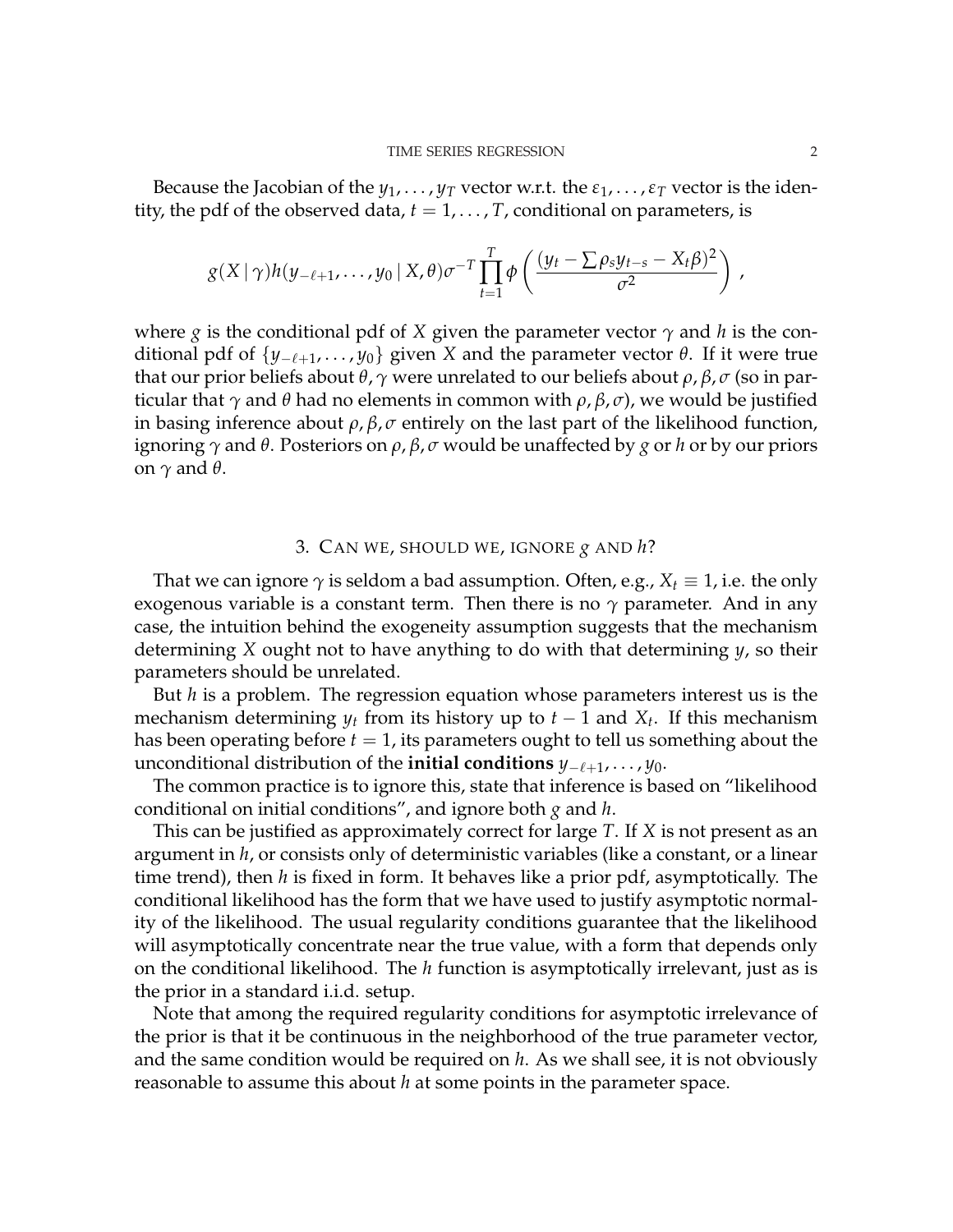#### 4. INFERENCE BASED ON THE CONDITIONAL LIKELIHOOD

If we do ignore *g* and *h*, inference is simple indeed: Let  $Z(t) = [y_{t-1}, \ldots, y_{t-\ell}, X_t].$ Then the model has the form

$$
y = Z\psi + \varepsilon,
$$

with  $\psi = [\rho, \beta]'$ . It is easy to verify that the conditional likelihood — the product of *φ*'s in the general expression we wrote down earlier, is in exactly the same form as would be the likelihood for the SNLM with *Z* strictly exogenous.

In other words, the *only* effect of assuming *Z* to be predetermined rather than strictly exogenous has been to make us worry about *h*. The conditional likelihood is exactly as if *Z* were strictly exogenous. Thus if we base inference on conditional likelihood, all our previous analysis of posteriors for the SNLM applies directly.

## 5. GENERALIZATION TO PREDETERMINED VARIABLES THAT ARE NOT LAGGED DEPENDENT VARIABLES

When all the rhs variables are either lagged dependent variables or exogenous variables, we can write down the likelihood for  $Y_T\,|\,X_T$  (the vector of  $y_t$ 's conditional on the full sample *X* matrix as we did above, based on the regression equation alone. This is possible because the regression equation is itself the mechanism generating *y<sup>t</sup>* values, which are in turn the right-hand-side predetermined variables. But for more general forms of predetermined variables, we cannot construct the likelihood without considering the mechanism generating the *X*'s. So we add to the regression equation that mainly interests us an additional equation or set of equations for *X<sup>t</sup>* . E.g.

$$
X_t = g(X_{t-s}, y_{t-s}, s = 1, \ldots, \ell; \gamma) + \xi_t,
$$

with  $\xi_t$  i.i.d.  $N(0,\Omega)$  and independent of  $\{X_s,y_s,\,s < t\}$  and of  $\varepsilon_s$ , all *s*. This implies a likelihood of the form

$$
h(x_{-\ell+1}, y_{-\ell+1}, \ldots, x_0, y_0, \theta) \prod_{t=1}^T \phi(y_t - X_t \beta; \sigma^2) \phi(X_t - g(X_{t-s}, y_{t-s}, s = 1, \ldots, \ell; \gamma); \Omega),
$$

where  $\phi(x;\Sigma)$  here is the pdf of a normal vector with mean zero and covariance matrix Σ.

Here again, even though we have additional terms in the product component of the likelihood, if our beliefs about *γ* and *β* are not related, the shape of the likelihood as a function of  $\beta$  and  $\sigma^2$  is unaffected by  $\gamma$  or by the form of *g*. We do still have the problem of initial conditions, but the same reasoning as before suggests that the initial conditions component of the likelihood will in large samples be unimportant.

So as before, we can say we are using likelihood "conditional on initial conditions" and proceed to use the algebra and calculus of the SNLM without alteration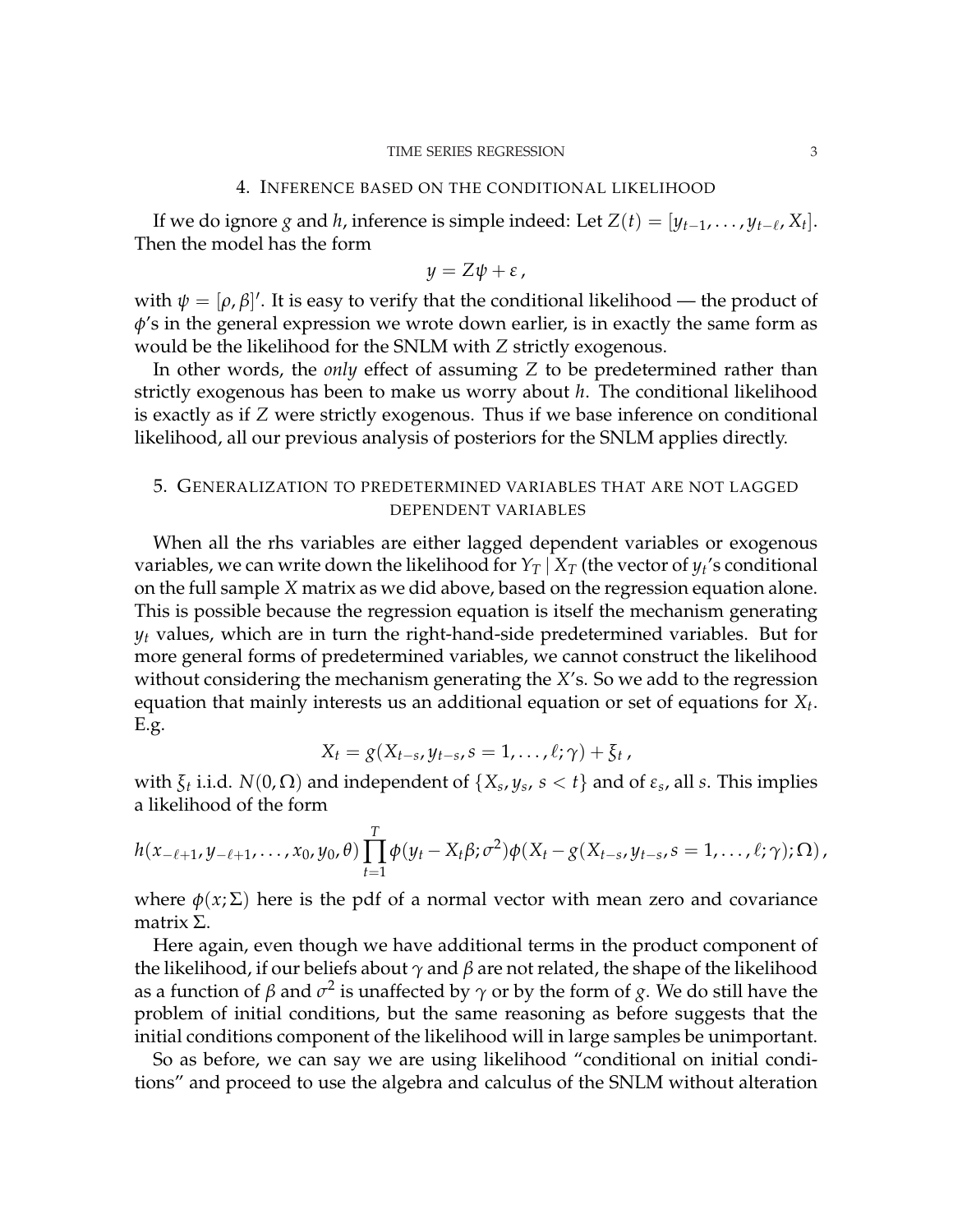to generate posteriors. Or we can admit that the initial conditions might be important, but claim that using the SNLM calculations should be approximately correct in large samples.

### 6. GLS?

Our definition of predeterminedness implies that the *ε*'s are serially independent. Suppose we estimated our equation by OLS, constructed the OLS residuals, and noticed that they were dependent in some way — autocorrelated, spatially correlated, etc.

Could we also apply our analysis of the Var( $\varepsilon$ ) =  $\sigma^2 \Omega$  case to this model, justifying GLS?

No. To justify GLS we used the fact that, given  $\Omega$ , and an inverse square root matrix *W* satisfying  $W\Omega W' = I$ ,  $Wy = WX\beta + W\epsilon$  has exactly the form of a SNLM.

With predetermined, but not exogenous, *X*, this doesn't work. Consider the firstorder AR residuals case, where the first *T* − 1 rows of *W* have the effect of replacing  $y_t$  by  $y_t^* = y_t - \rho y_{t-1}$ ,  $X_t$  by  $X_t^* = X_t - \rho X_{t-1}$ , and  $\varepsilon_t$  by  $\varepsilon_t^* = \varepsilon_t - \rho \varepsilon_{t-1}$ . Predeterminedness tells us that  $\varepsilon_t$  is independent of  $X_t$  dated  $t$  and earlier. But  $\varepsilon_t^*$  is a linear combination of  $\varepsilon_t$  and  $\varepsilon_{t-1}$ , and since  $\varepsilon_{t-1}$  can be dependent on  $X_t$  under the predeterminedness assumption,  $\varepsilon_t^*$  is *not* independent of  $X_t^*$ .

## 7. WHEN GLS DOES APPLY WITH PREDETERMINED RHS VARIABLES

But of course the finding of serially correlated disturbances, implies a violation of our predeterminedness assumption. It used to be that the standard textbook approach to this situation was to assume that if serial correlation were eliminated by a GLS transformation of variables, the transformed equation *would* have predetermined right-hand-side variables and a serially uncorrelated disturbance. The student was then warned that, because the predeterminedness assumption was violated when there was serial correlation, OLS was inconsistent and only GLS gave consistent estimates. It is indeed possible for this situation to occur.

But situations can arise, indeed frequently arise when rational expectations assumptions are in play, in which OLS estimates are consistent in situations where the right-hand-side variables are not exogenous and disturbances are serially correlated. A standard example is a model in which multi-step forecasts are being evaluated for "rationality". The time series  ${F_t}$  is possibly a sequence of optimal *k*-step-ahead forecasts of the variable *y<sup>t</sup>* , meaning that *F<sup>t</sup>* is the best (in the sense of mean squared error) available forecast for  $y_{t+k}$  based on information at *t*. This implies that  $E_t[y_{t+k}] = F_t$ , and hence that we can write

$$
y_{t+k} = \alpha + \beta F_t + \varepsilon_{t+k}
$$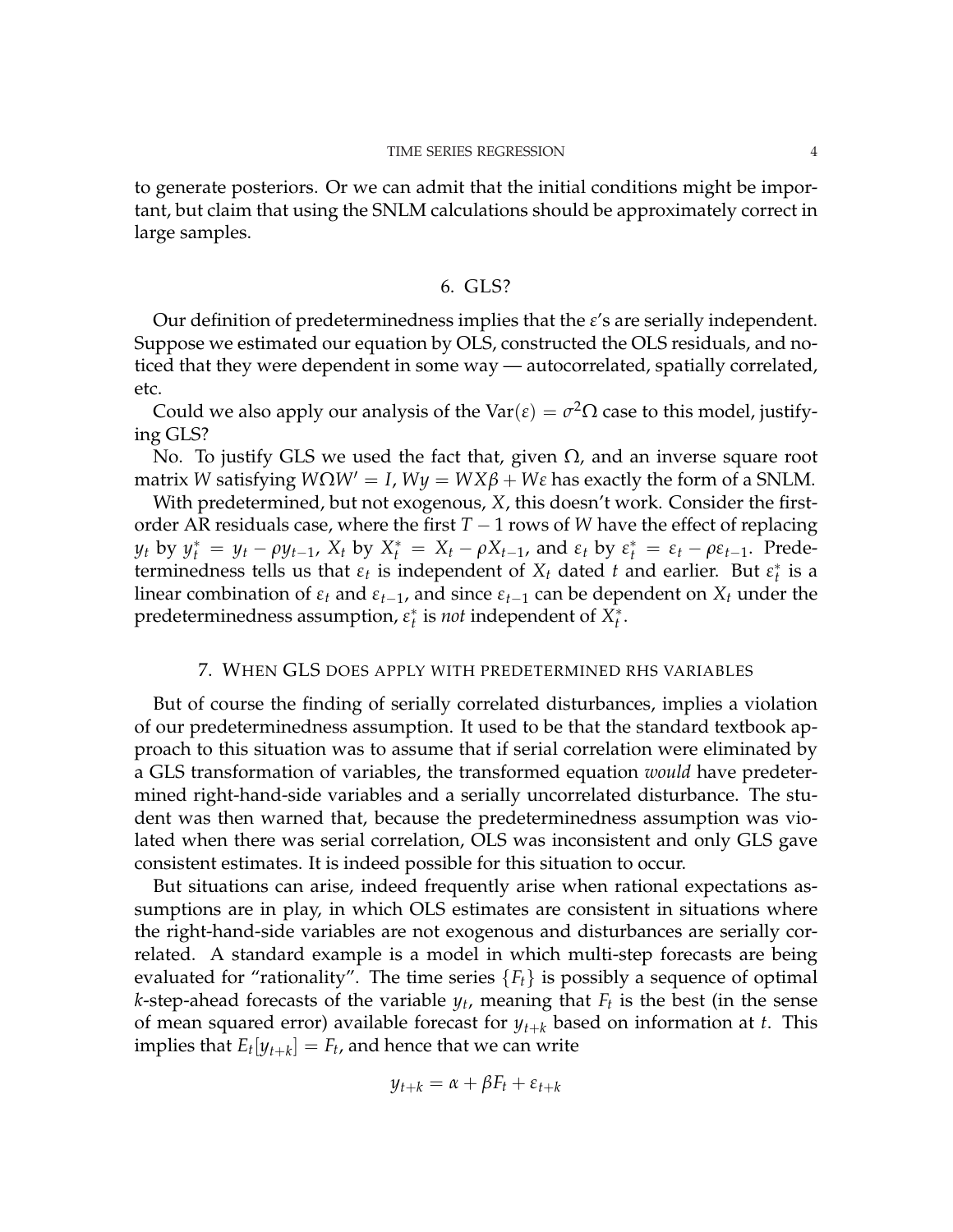with  $E_t[\varepsilon_{t+k}] = 0$ . These assumptions are sufficient to imply that least squares is consistent.

Summary: It is possible for least squares to be consistent in situations where the right-hand-side variables are not exogenous. In this case, if the residuals are not i.i.d., attempts to apply GLS will generally produce inconsistent estimators. On the other hand, it is possible for the GLS transformation to simultaneously make the disturbances i.i.d. and make the right-hand-side variables predetermined relative to the transformed disturbance. In this case GLS is consistent, while OLS is not.

## 8. CORRECT STANDARD ERRORS WITH SERIAL CORRELATION AND NON-EXOGENOUS RHS VARIABLES

How do we get correct standard errors in the forecasting model? The usual practice is simply to use the formula we derived before for the covariance matrix of OLS estimates in the exogenous *X* case:

$$
Var(\hat{\beta}_{OLS}) = (X'X)^{-1}X'\Omega X(X'X)^{-1}.
$$
 (\*)

When the *X*'s are exogenous, one can take the conditional variance of  $\hat{\beta}_{OLS}$  given *X*, and it produces exactly (∗). That does not work with predetermined *X*. Nonetheless this estimated covariance matrix is asymptotically justified under fairly weak assumptions, satisfied for example when *F* and *y* are jointly normal. The argument would take us far enough into the realm of time series theory, however, that we will omit it here.

Because in the forecasting model  $E_t[\varepsilon_{t+k}] = 0$ , and because  $\varepsilon_t$  is a linear combination of  $y$ 's and  $F$ 's dated  $t$  and earlier,  $E[\varepsilon_t \varepsilon_s] = 0$  for  $|t - s| \geq k.$  In other words, only *k* of the diagonals in the  $\Omega$  matrix are non-zero. If we also assume stationarity, there then only  $k + 1$  parameters to be estimated in  $\Omega$ , and we don't have the number of parameters growing with sample size. This makes it possible for the formula (∗) with an estimated value for  $\Omega$  to be asymptotically justified.

Note that this kind of regression equation is the building block for the expectational theory of the term structure of interest rates, among others.

- 9. LIKELIHOOD-BASED INFERENCE FOR THE FORECAST REGRESSION MODEL
	- One can't do likelihood-based inference here without taking a stand on how the *F*'s depend on the *y*'s.
	- Simple case:  $k = 2$ , all the dependence is taken care of with one lag:

$$
y_t = \alpha_{10} + \alpha_{11}y_{t-1} + \alpha_{12}F_{t-1} + \eta_{1t}
$$
  

$$
F_t = \alpha_{20} + \alpha_{21}y_{t-1} + \alpha_{22}F_{t-1} + \eta_{2t}
$$

where we are assuming that  $E_t \eta_{t+1} = 0$  (and that the unsubscripted  $\eta$  is the two *η<sup>j</sup>* 's stacked).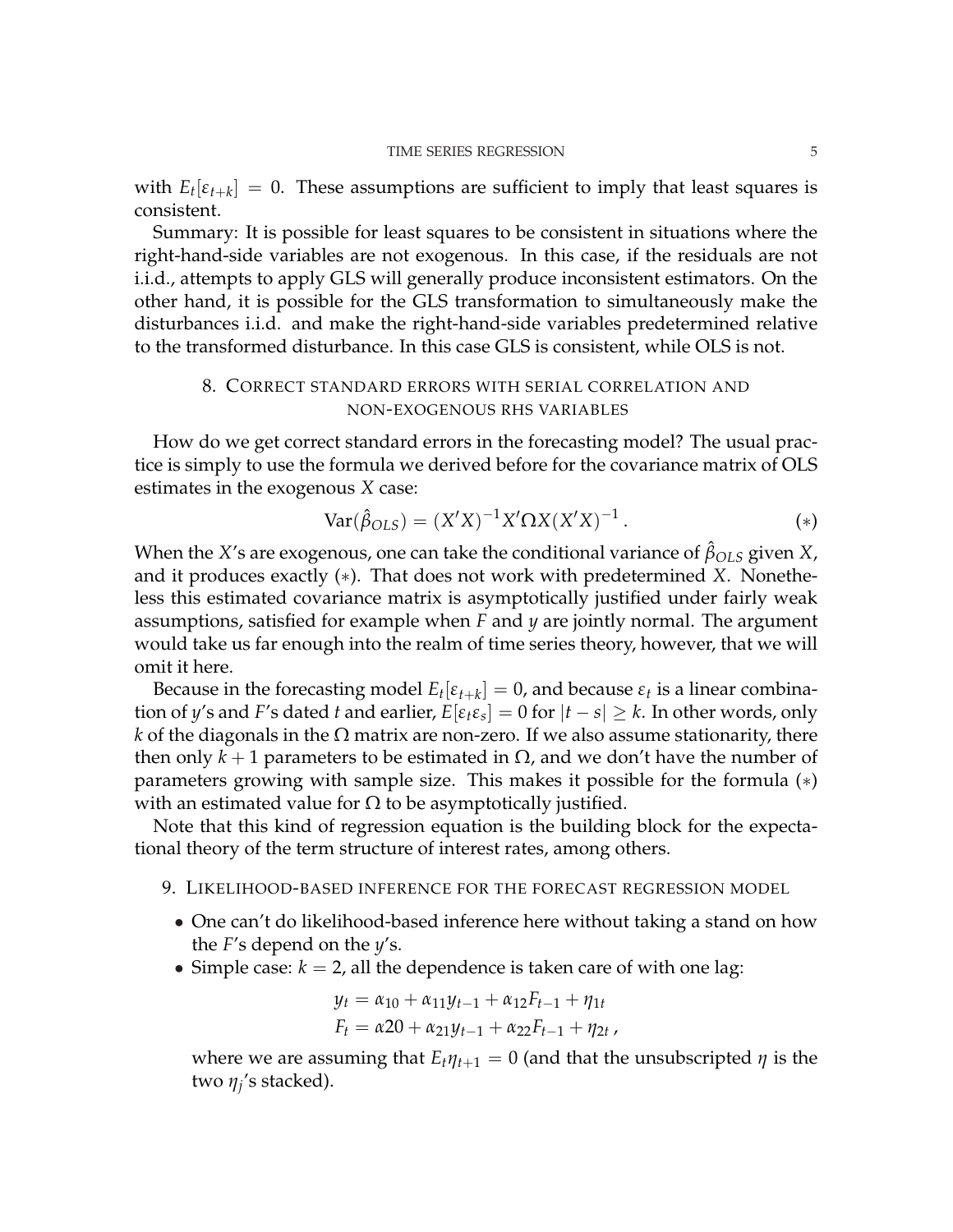• Letting  $X_t = [y_t F_t]'$ , this is in the form  $X_t = c + AX_{t-1} + \eta_t$ . By substituting this equation into itself we arrive at

$$
X_{t+2} = c + Ac + A^2 X_t + \eta_t + A \eta_{t-1} \,,
$$

from which we can read off  $E_t[X_{t+2}]$ 

• If we want to test, then, that  $E_t[y_{t+2}] = F_t$ , we actually are testing that

$$
\alpha_{11}^{2} + \alpha_{12}\alpha_{21} = 0
$$

$$
\alpha_{11}\alpha_{12} + \alpha_{22}^{2} = 1
$$

$$
\alpha_{11}\alpha_{10} + \alpha_{12}\alpha_{20} = 0.
$$

So we should explore the likelihood to see how much probability is near the region where these constraints are satisfied.

### 10. FINDING THE UNCONDITIONAL DISTRIBUTION TO USE FOR IC'S

- In a pure AR model with i.i.d. *ε<sup>t</sup>* , assuming there is a stationary unconditional joint distribution for  $\{y_t, \ldots, y_{t-\ell+1}\}$ , it is a matter of some slightly messy algebra to derive the covariance matrix of initial conditions from the  $\rho_s$ 's and  $\sigma^2$ .
- The AR model is

$$
y_t = \alpha + \sum_{s=1}^{\ell} \rho_s y_{t-s} + \varepsilon_t.
$$

- Assuming *Ey<sub>t</sub>* is constant across *t*,  $E y_t = \alpha/(1 \sum \rho_s)$ .
- Assuming  $Cov(y_t, y_{t-s}) = R_s = R_{-s}$ , we can use the AR equation to derive

$$
R_s=\sum_{v=1}^{\ell}\rho_sR_{|s-v-1|}+\delta_s\sigma^2\ \ s=0,\ldots,\ell\ .
$$

Using these equations for  $s = 0, \ldots, \ell - 1$ , we have  $\ell$  equations in the  $\ell$  unknowns  $R_0, \ldots, R_{\ell-1}$ , from which, under normality, we can construct the covariance matrix of  $y_0, \ldots, y_{-\ell+1}$  and hence, under normality, the joint distribution of the initial conditions. [The *δ<sup>s</sup>* in this equation is a "Kronecker *δ*", meaning it is zero for  $s \neq 0$  and 1 for  $s = 0$ .]

• Note that this whole argument obviously depends on a) the sum of the  $\rho_s$ 's not being 1 (for the mean calculation) and b) on the existence of a solution for the  $R_s$ 's in which they can be used to populate a covariance matrix  $[R_{|i-j|}]$ that turns out to be positive definite. In particular, we must have  $R_0 > 0$  in the solution. This is not automatic. There are  $\rho_s$  vectors that imply that no stationary distribution for the *y*'s exists.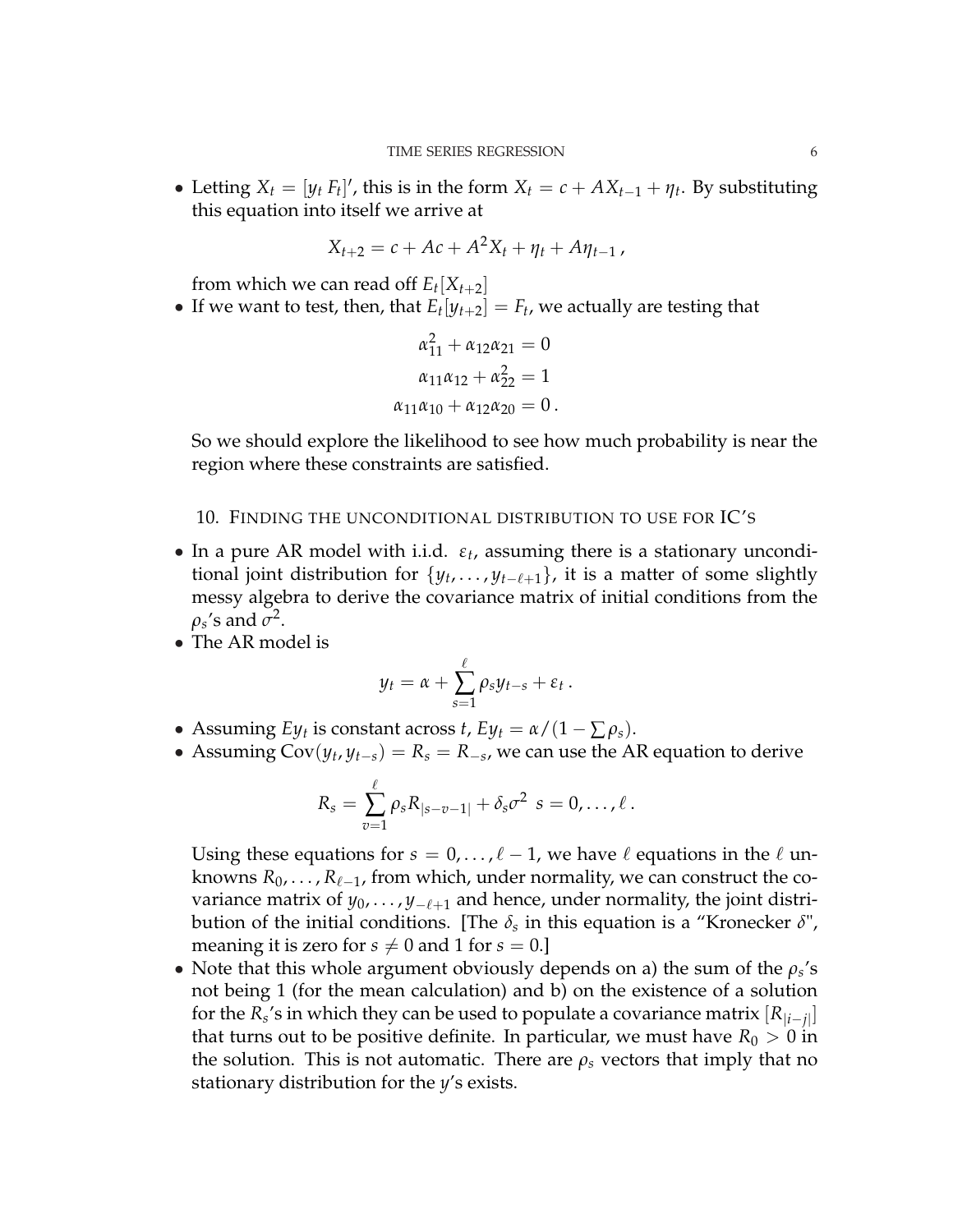• Using this approach to forming a distribution for initial conditions is only possible if nonstationary behavior for *y* is ruled out a priori. The conditional likelihood does not take a special form in such nonstationary cases, and they may represent economic behavior we don't want to rule out.

### 11. WHY TO TAKE INITIAL CONDITIONS SERIOUSLY

11.1. **Some versions of a "flat" prior have infinite discontinuities.** Suppose that the only *X* variable is a constant, so that the model is  $y_t = \alpha + \sum \rho_s y_{t-s} + \varepsilon_t$ . We know that the unconditional mean of *y*, if it is constant, is  $\mu = \alpha/(1 - \sum \rho_s)$  and the unconditional variance is a complicated function of the  $\rho$ 's and  $\sigma^2$ , the variance of *ε*. Consider the simple case where  $\ell = 1$  and the unconditional variance of *y* is therefore  $v^2 = \frac{\sigma^2}{(1-\rho^2)}$ . The Jacobian of the transform from  $\alpha, \rho, \log \sigma^2$  to  $\mu$ ,  $\rho$ , log  $\nu^2$  is then  $\overline{a}$  $\overline{a}$ 

$$
\left|\frac{\partial(\mu,\rho,\log\nu^2)}{\partial(\alpha,\rho,\log\sigma^2)}\right|=1-\rho.
$$

Therefore any prior pdf *p*(*α*, *ρ*, log *σ* 2 )*dα dρ dσ* <sup>2</sup>0/*σ* <sup>2</sup> on *α*, *ρ*, log *σ* 2 implies a prior

$$
\frac{p(\mu \cdot (1-\rho), \rho, \log \nu^2 + \log(1-\rho^2))d\mu d\rho d\nu^2}{(1-\rho)\nu^2}
$$

on  $\mu$ ,  $\rho$ , log( $v^2$ ). Thus a truly flat prior, with  $p$  a constant, on  $\alpha$ ,  $\rho$ , log  $\sigma^2$  implies a prior with a non-integrable discontinuity at  $\rho = 1$  on  $\mu$ ,  $\rho$ , log  $\nu^2$ .

On the other hand, if we choose *p* to be any proper pdf, even a very dispersed one (say normal with very large covariance matrix), it will remain integrable under any transformation of the parameters. This implies that as the prior pdf on  $\alpha$ ,  $\rho$ ,  $\sigma^2$ flattens out, the behavior of the corresponding pdf on  $\mu$ ,  $\rho$ ,  $\nu^2$  in the neighborhood of  $\rho = 1$  becomes more and more erratic.

11.2. **Conditional likelihood leads to over-influential initial conditions.** Using the conditional likelihood with a flat prior  $-$  i.e.,  $OLS -$  implies a prior that gives credence to the possibility that the sample's initial conditions are unlike anything that is likely to occur in the steady-state distribution of the model. The least squares fit can therefore, and often does (Sims, revised 1996, 2000), imply that much of the observed time path of variables is a response to unusual initial conditions. Where there is reason to believe that the initial conditions are in fact unusual, this may not be undesirable. But more often this kind of implication is not credible. We would like to avoid it.

11.3. **Bias of OLS.** This tendency of OLS to allow estimates implying initial conditions are unusual is the Bayesian side of a phenomenon that shows up also in non-Bayesian analysis of autoregressive models. OLS estimates are biased, in the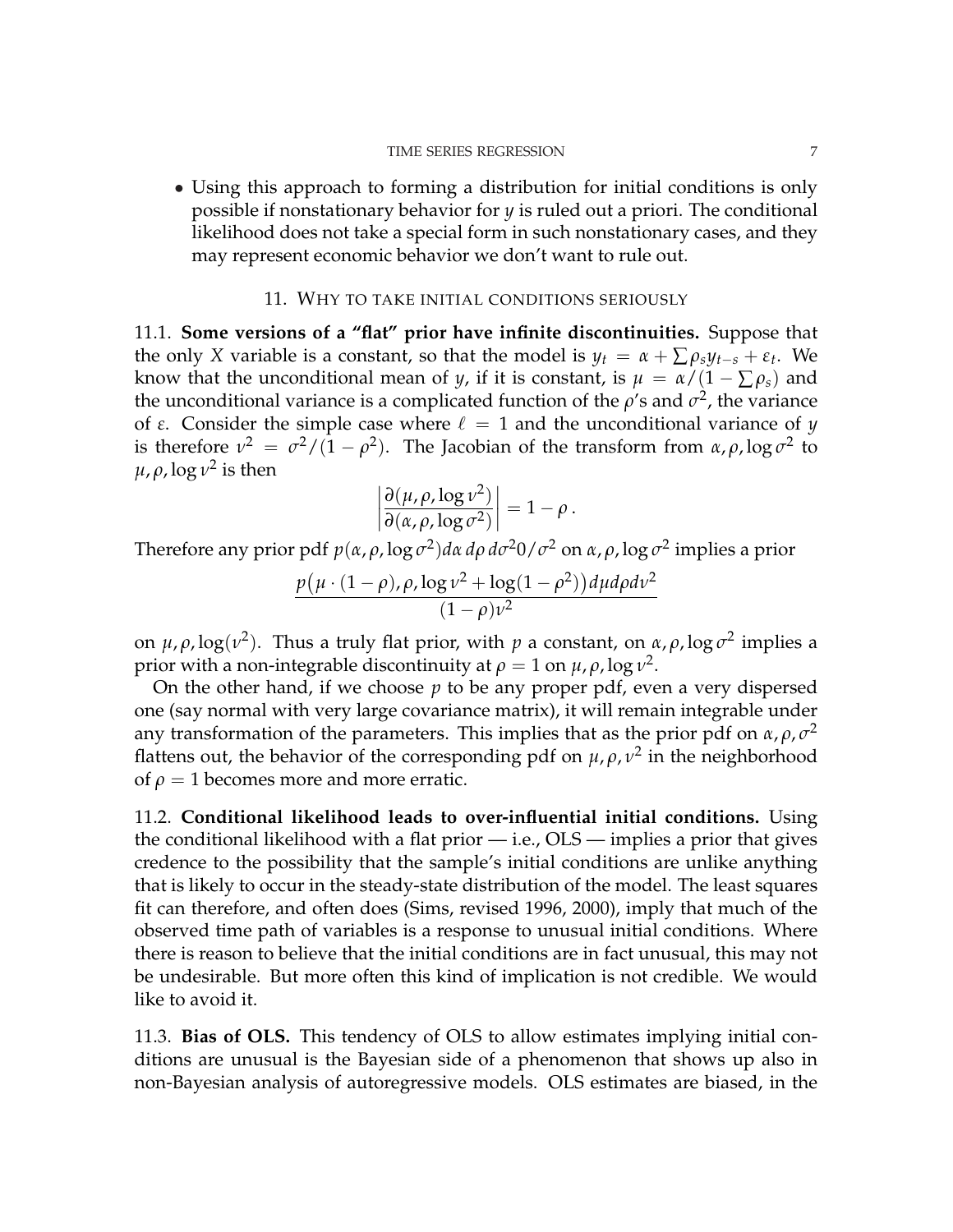sense that their pre-sample expectations are not equal to the true coefficient values. Furthermore, the bias tends generally to be in the direction of making estimates imply more rapid convergence to steady state than does the true parameter value. This happens because to get an improved fit by allowing the steady state to be far from the initial conditions, the model's dynamics have to imply that the deviation from steady state has a strong effect on the predicted time path of the model. This cannot occur if the model is nearly non-stationary.

Bias in itself not a problem. As we discussed earlier in the course, Bayesian posterior means based on a proper prior are generally biased. The "Helicopter Tour" paper on the reading list (Sims and Uhlig, 1991), whose main argument was discussed in class, explains how a symmetric posterior pdf centered on the OLS estimate can coexist with bias in the estimator for a stripped-down autoregressive model with no constant term. The problem is not the bias, but the tendency to attribute unreasonable explanatory power to initial conditions that is associated with the bias. This tendency gets worse as the number of lags of the dependent variable in the model or the order of any deterministic polynomial terms in the model increases. Additional parameters create more freedom to give explanatory power to initial conditions without sacrificing fit late in the sample.

### 12. USING UNCONDITIONAL LIKELIHOOD

One approach to avoiding the influential-IC problem is to use the unconditional likelihood. This eliminates the possibility of initial conditions that are extremely unlikely draws from the unconditional distribution. It has three disadvantages:

- It creates a likelihood that is no longer Gaussian in shape, so that standard OLS estimation routines cannot be used.
- It requires dogmatic commitment to the idea that the right model implies stationarity.
- It does not fully get rid of the problem.

This last point is perhaps the most serious. Unlikely IC's are symptoms of the general problem of a model that implies that a deterministic forecast from the start of the sample explains an implausibly large part of the long-run variation. With  $\ell$  (the maximum lag) set at 4, for example, (a not uncommon choice for quarterly data) a model with a nonzero constant term can generate deterministic forecasts that fit perfectly at any 5 points in the sample. If the data series is fairly smooth, this means the forecast from initial conditions can match four major turning points in the sample. It would seldom be plausible that multiple turning points can be forecast decades ahead, yet such a set of parameters might fit well, even by an unconditional likelihood criterion.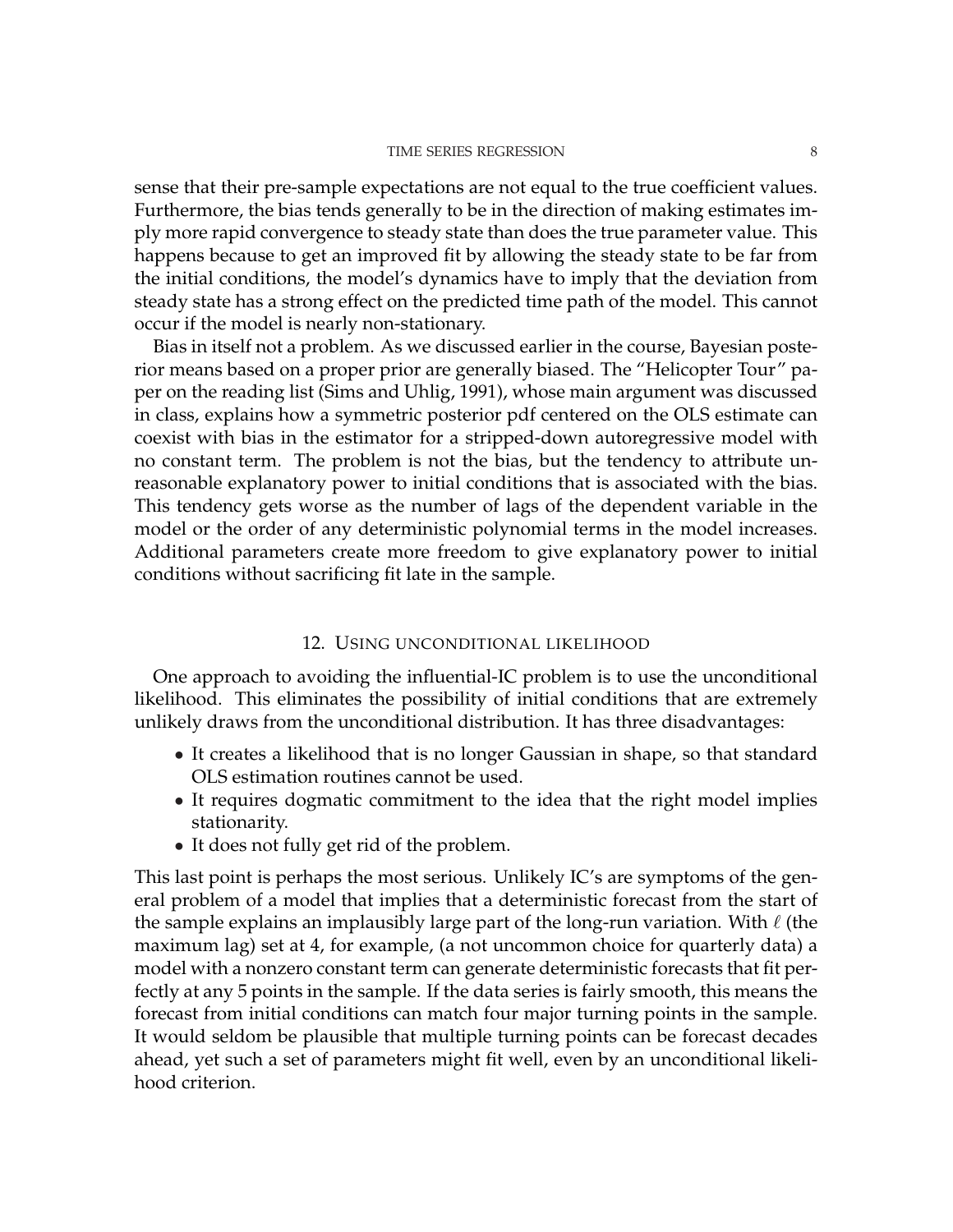#### TIME SERIES REGRESSION 9

#### 13. DUMMY OBSERVATION PRIORS

One way to avoid model estimates that imply unrealistically strong or complex deterministic components is to use a prior that downweights such parameter values. As usual, it is particularly convenient to use natural cougate priors, i.e. priors that can be implemented with dummy observations. There are two types of dummy observation that can be useful with the standard autoregressive model (∗). They are displayed below:

$$
\begin{array}{c}\n\frac{y_t}{\bar{y}} \quad \frac{y_{t-1}}{\bar{y}} \quad \dots \quad \frac{y_{t-\ell}}{\bar{y}} \quad \frac{X_t}{\bar{X}} \\
\bar{y} \quad \bar{y} \quad \dots \quad \bar{y} \quad 0\n\end{array}
$$

The first type expresses the belief that when the lagged y's have been constant at  $\bar{y}$ and *X* is at the value *X*, it is likely that current *y* will emerge as equal to the lagged *y*'s. The second expresses a similar belief, except that now it is asserted without regard to the value of *X* — constant lagged *y*'s imply a similar value for current *y*, for any value of *X*. Of course in practice either type of dummy observation has to be given a weight, which determines how tightly the belief will be imposed, relative to the residual standard error in the model. The values of  $\bar{y}$  in a sense don't matter in the second type of dummy observation — large  $\bar{y}$  values can be perfectly offset by small weights on the observations. In the first type of dummy observation, the relative values of  $\bar{y}$  and  $\bar{X}$  are important. In some cases they can be set a priori, based on substantive considerations. Often they are just taken to be sample averages of the initial conditions. (They are also sometimes taken to be averages over the full sample; this may be a reasonable practical procedure, but it contaminates the prior with sample data and may make results difficult to interpret.)

The first type of dummy observation will be satisfied either by a model in which  $\bar{X}\beta \doteq (1 - \sum \rho_s)\bar{y}$ . (= means "approximately equals".) This condition is satisfied when  $\sum \rho_s = 1$ , which implies the model is near-nonstationary, if at the same time  $\beta \doteq 0$ . It is also satisfied for stationary models, so long as the model's implied unconditional mean for *y* matches  $\bar{y}$ . So if  $\bar{y}$  is the mean of the initial conditions and *X*¯ a value of *X* typical of the initial conditions period, it is implied that initial conditions are not far from the unconditional mean.

The second type of dummy observation will be satisfied only when  $\sum \rho_s \doteq 1$ , i.e. for near-nonstationary models. It expresses a belief that nonstationary deviations from any trend are likely and hence implies less likelihood for models in which nonstationarity is attributed mainly to the effects of *X*.

Here's an example where one might want to use such priors. It estimates the model (∗) with *y* the logged trade-weighted value of the dollar over 1971-2004, monthly,  $\ell = 3$ , and *X* consisting of a constant term and a linear trend line. The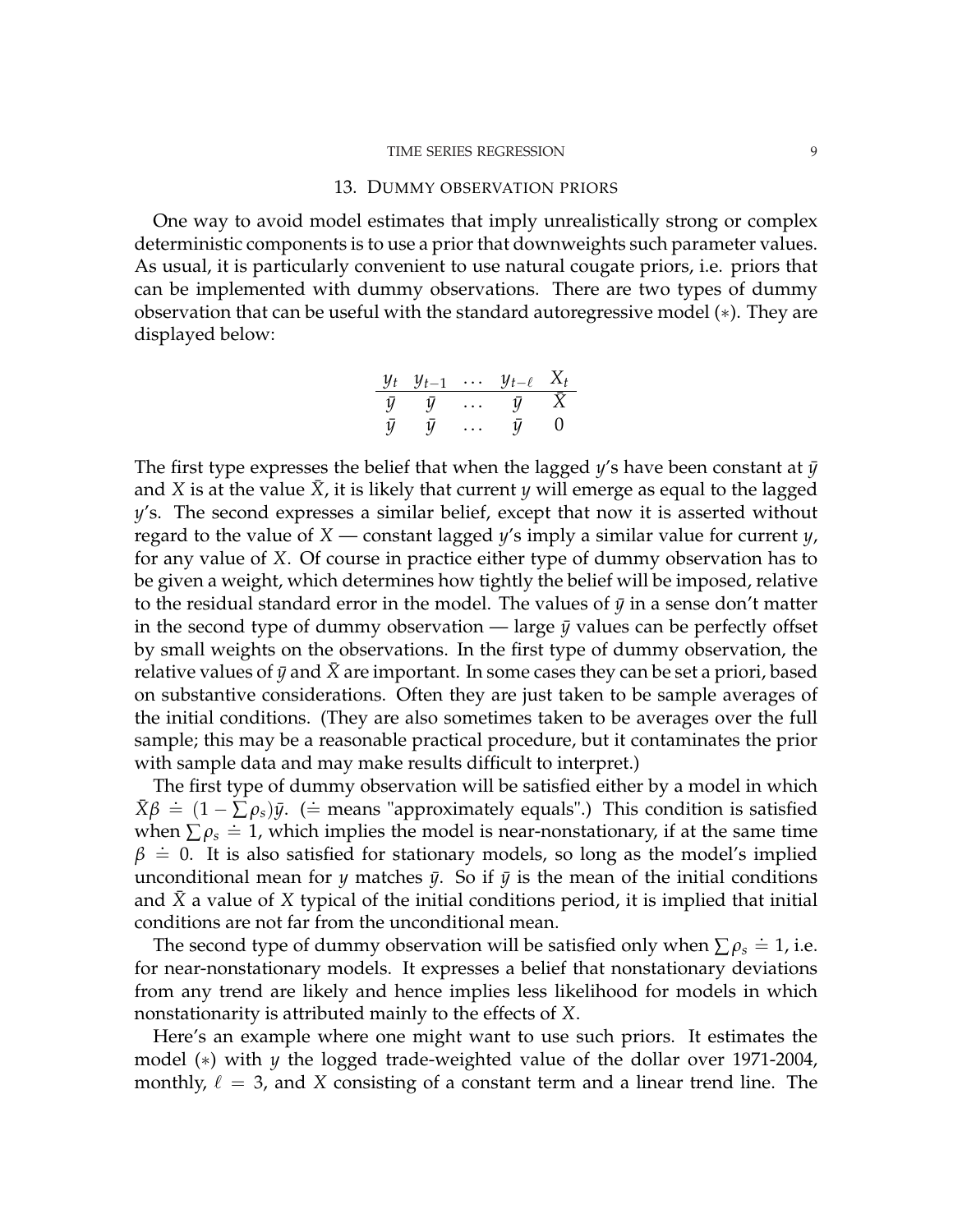trend line increases by 1/12 each time period, so its coefficient is in "annual rate" units.

|                                                            |                                   | Estimate Std. Error t value  |  | Pr(>  t )         |  |  |  |
|------------------------------------------------------------|-----------------------------------|------------------------------|--|-------------------|--|--|--|
| (Intercept)                                                |                                   | 0.0184680  0.0244927  0.754  |  | 0.451             |  |  |  |
| trend                                                      | 0.0001404 0.0003687 0.381         |                              |  | 0.704             |  |  |  |
| xr1                                                        |                                   | 1.3673577  0.0516910  26.453 |  | $< 2.0e - 16$ *** |  |  |  |
| xr2                                                        | $-0.4201105$ $0.0846238$ $-4.964$ |                              |  | $1.05e-06***$     |  |  |  |
| xr3                                                        |                                   | 0.0483306  0.0512623  0.943  |  | 0.346             |  |  |  |
| Residual standard error: 0.01186 on 375 degrees of freedom |                                   |                              |  |                   |  |  |  |

This model has an unconditional mean trend line  $\bar{y}_t = \mu + \theta t$  with  $\theta = .0001484/(1 \sum \rho_s$ ) = .0317, implying a steady state deterministic real rate of return on holding dollars rather than the comparison currencies of over 3%. Furthermore, calculating the absolute value of the predicted change in the exchange rate each period, we find that its mean over the sample is5.2% at an annual rate. So the estimated model implies that unless interest rate differentials across countries are at this level, there were substantial excess returns available to someone who knew that the estimated coefficient values were the truth.

We might be skeptical that returns are this predictable, and hence be interested in estimates that center more attention on models in which predicted changes are small — i.e. in which our dummy observations align well with the coefficients. Using two dummy observation, one of each type,(zeros in the *X* positions), with the mean of the three initial values of xr playing the role of  $\bar{y}$ , and a weight of 5 on the dummy observations, and the trend variable set to 14 in the dummy observation that uses it (corresponding to a value toward the middle of the sample period) leads to

|                                                            |                                        | Estimate Std. Error t value        |  | Pr(>  t )        |  |  |
|------------------------------------------------------------|----------------------------------------|------------------------------------|--|------------------|--|--|
| (Intercept)                                                | $3.096e - 03$ $2.535e - 03$ $1.221$    |                                    |  | 0.223            |  |  |
| trend                                                      | $-8.044e - 05$ 7.467 $e - 05$ $-1.077$ |                                    |  | 0.282            |  |  |
| xr1                                                        |                                        | $1.372e + 00$ $5.150e - 02$ 26.634 |  | $< 2.0e-16$ ***  |  |  |
| xr2                                                        | $-4.218e - 018.452e - 02 - 4.991$      |                                    |  | $9.18e - 07$ *** |  |  |
| xr3                                                        |                                        | $5.033e - 02$ $5.076e - 02$ 0.991  |  | 0.322            |  |  |
| Residual standard error: 0.01185 on 377 degrees of freedom |                                        |                                    |  |                  |  |  |

The individual coefficients on lagged xr values have changed little and the residual standard error (here calculated including the error on the two dummy observations) has stayed the same. As before, the constant and trend term are "insignificantly different from zero". However in the flat-prior estimates, the sum of coefficients on lagged xr's is less than one — .9956 . The standard error of this sum is much smaller than the standard error of the individual coefficients — .0072 though high enough that by conventional measures it is not significantly different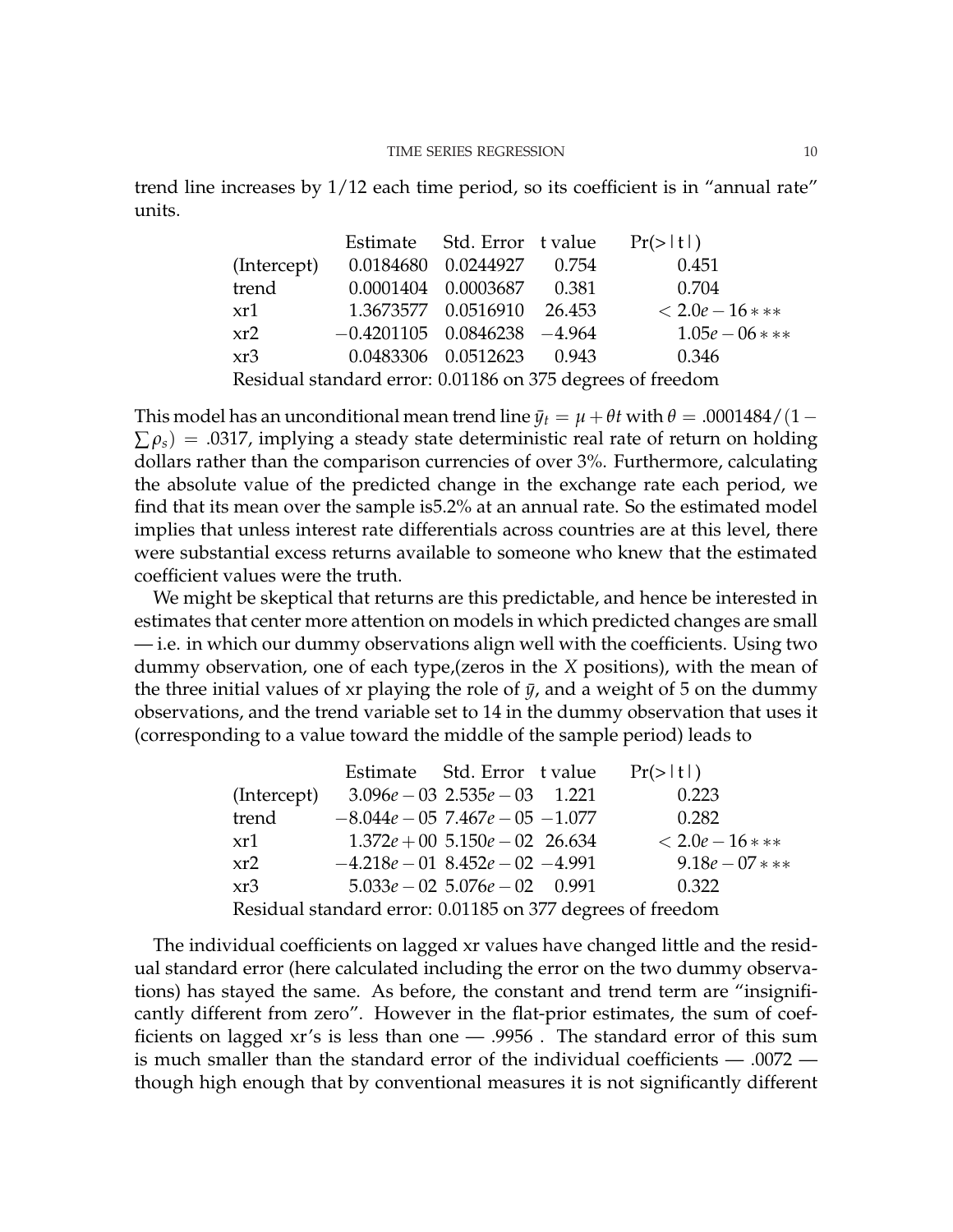from one. With the dummy observations, the sum of coefficients has moved just above one, implying that there is no tendency for xr to return to any trend line.

While these two sets of estimates are trivially different in terms of in-sample fit and in terms of one-step-ahead predictions at any in-sample point, they imply sharply different long term out-of-sample forecasts, as shown in the figure, where the projection is 20 years out of sample.



The sharp contrast here reflects the great uncertainty about long run variation in the series. This is to be expected, because by definition very long run behavior of the series has not had much opportunity to display itself in the sample. Using either set of estimates, a Monte-Carlo set of error bands on the forecasts would probably have given a clear picture of the great uncertainty. Note that the error bands will not be symmetric, generally, because the recursive nature of multistep forecasts implies that they are highly nonlinear functions of the unknown parameters. Gaussian posteriors on the coefficients therefore can lead to highly non-Gaussian forecast distributions many steps ahead.

A common practice in applied work is to "detrend" data before proceeding to estimation of the model. If we had done that here, by removing a linear trend from the xr (i.e. taking deviations from an OLS regression on constant and trend), our estimates of the coefficients on lagged xr would likely have been little affected. However, since the next stage simply omits the constant and trend from the regression, the uncertainty in the forecast, which is strongly affected by the uncertainty in the coefficients on constant and trend, would be severely underestimated.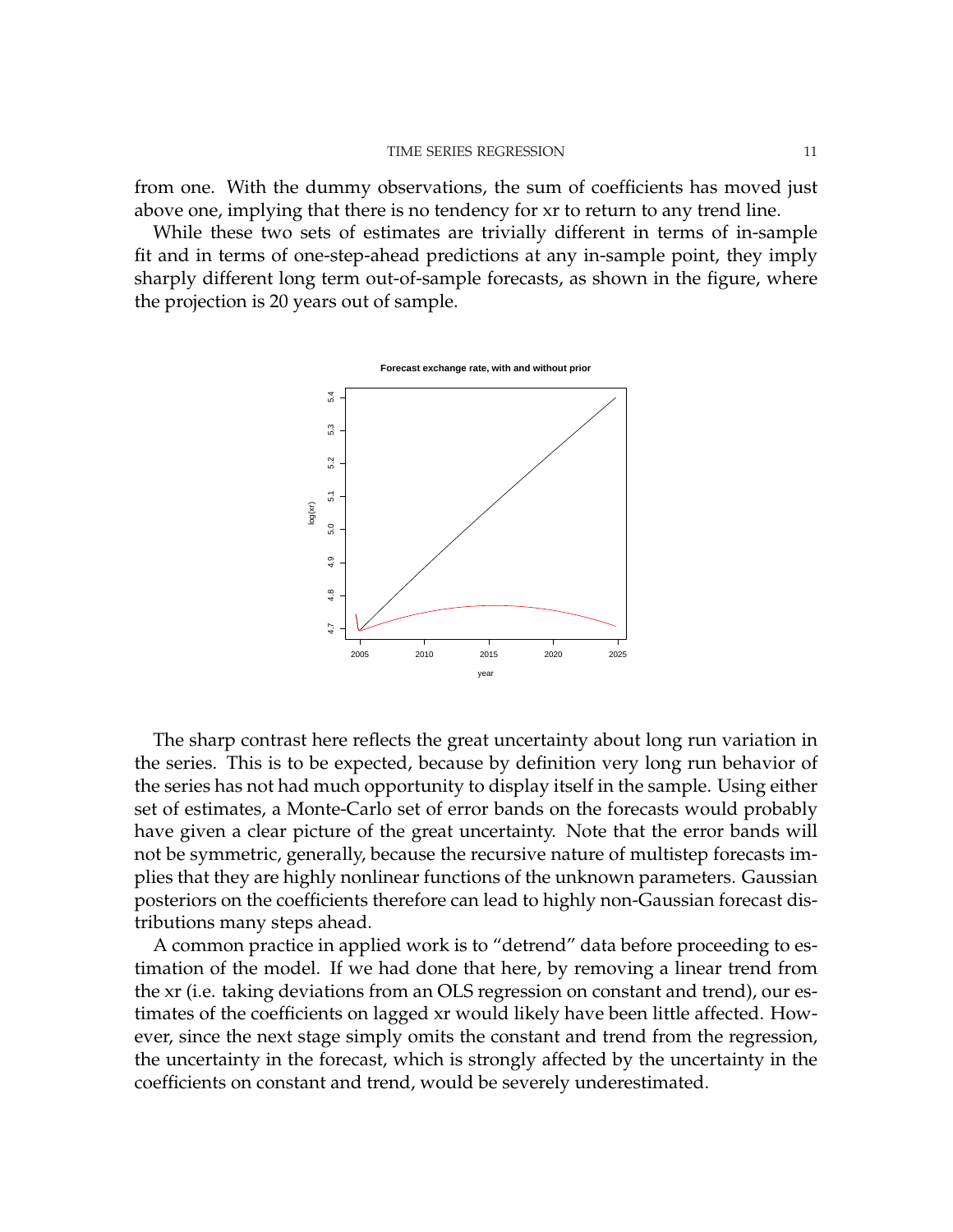#### TIME SERIES REGRESSION 12

### 14. MODEL SELECTION

### 14.1. **Laplace expansion and the Schwarz criterion.**

• If we have a collection of models  $\{M_i, i = 1, \ldots, m\}$  for the same data vector *Y*<sub>*T*</sub>, and we wish to find the posterior probability distribution across models, we must for each model *i* form

$$
w_i = \int p_i(Y_T | \theta_i) q_i(\theta_i) d\theta_i
$$

and then form the posterior across models as proportional to  $w_iQ_i$ , where  $Q_i$ is the prior probability that model *i* is the correct one.

- The integral required here can be burdensome to compute.
- We know that there will be a tendency in large samples for the posterior to be approximately Gaussian.
- The idea of Laplace approximation is to approximately evaluate the integral, as if the second order approximation to the log likelihood in the neighborhood of the maximum were exact.

## 14.2. **Notation.**

 $\ell_i(\theta_i)$ : log likelihood plus log prior pdf  $I(\theta_i)$ : sample information matrix, i.e.

$$
-\frac{\partial^2 \ell_i(\theta_i)}{\partial \theta_i \partial \theta_i}
$$

$$
\hat{\theta}_i: \qquad \qquad \arg \max(\ell_i(\theta_i))
$$

$$
\ell_i \doteq \ell_i(\hat{\theta}_i) + \frac{k}{2}\log(2\pi) - \frac{1}{2}\log|I(\hat{\theta}_i)| + \log \phi\left(\theta_i - \hat{\theta}_i; I(\hat{\theta}_i)^{-1}\right).
$$

Since  $\phi$  is the normal pdf, it integrates to one, and the integral that defines  $w_i$  becomes

$$
e^{\ell(\hat{\theta}_i)} (2\pi)^{k/2} \left| I(\hat{\theta}_i) \right|^{-1/2}
$$

Breaking  $\ell$  into its prior and likelihood components, and using the fact that, for large  $T$ ,  $T^{-1}I(\hat{\theta}_i)$  should be approaching a limit  $\tilde{I}$ ,

$$
\log w_i \doteq \underbrace{\log(p_i(\hat{\theta}_i))}_{1} + \underbrace{\log(q_i(\hat{\theta}_i))}_{2} - \underbrace{\frac{k}{2}\log(T)}_{3} - \underbrace{\frac{1}{2}\log|\bar{I}|}_{4} + \underbrace{\frac{k}{2}\log(2\pi)}_{5}
$$

The only terms in this expression that grow in absolute value with *T* are the first and third. The  $p_i$  term grows because it is, for typical models, approximately a sum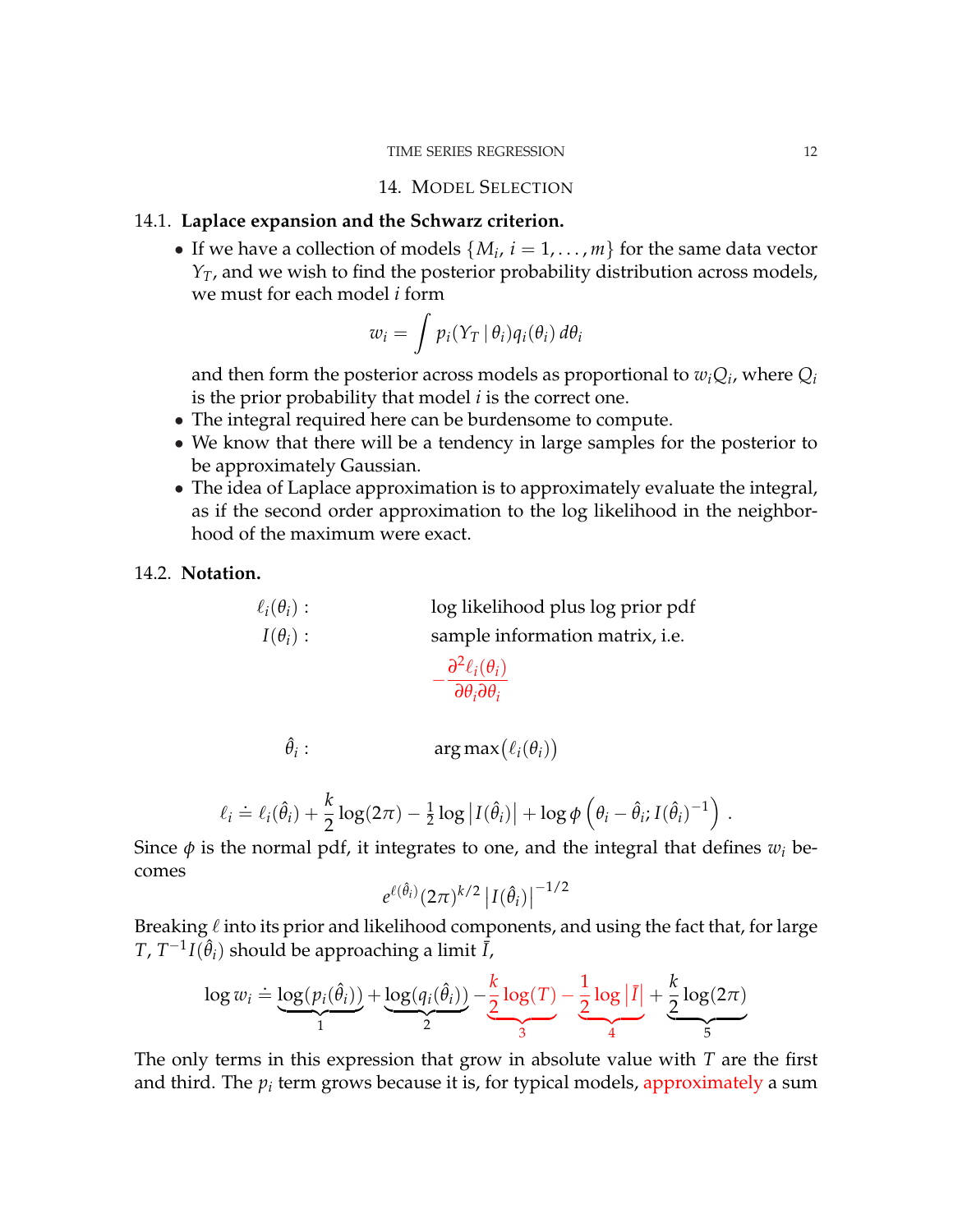of identically distributed random variables, so it grows at roughly a linear rate in *T* (by the law of large numbers) unless its mean is zero.

# 15. THE SCHWARZ CRITERION

Thus if we want to get the right sign on  $\log w_i - \log w_j$  for large *T*, we need only take the difference of their log likelihoods at the posterior mode, and compare it to  $\frac{1}{2}$  log *T* times the difference in numbers of parameters in the two models. If the models are of the same size (in parameter count), this is just a prescription to choose the model with the higher maximized likelihood. If the models are different sizes, it penalizes the larger model, moreso in larger samples.

This way of comparing models is known as applying the **Schwarz criterion**. It is also known at the **BIC** (Bayesian information criterion).

- The Schwarz criterion leads to consistent model choice whenever consistent model choice is possible.
- Testing one model as null hypothesis with another as alternative, at a fixed significance level, does not lead to consistent model choice.
- There are a number of other ways to penalize larger models that lead to consistent model choice (e.g. the Hannan criterion)

# 15.1. **The Akaike Criterion.**

- Replaces the the  $\frac{1}{2} \log T$  factor penalizing *k* in the Schwarz criterion with 1. I.e., it penalizes large models less than the Schwarz in every sample size larger than  $e^2 = 7.4$ .
- When applied to regression *F* statistics, the Akaike criterion chooses the larger model iff the *F* is larger than 2, regardless of degrees of freedom. Thus it penalizes the larger model more than an *F* test at the 5% level when the difference in degrees of freedom is fairly large and the sample size is fairly large.
- The Akaike criterion is motivated by a non-Bayesian argument. If you knew the true model's parameter values, then you could determine how far the true, larger, parameter vector would have to be from the best-fitting restricted parameter vector in order to make predictions based on the falsely restricted model worse than those from an estimated larger model. You don't know the true parameter values, so the AC estimates them and plugs them into the formula for RMSE as if they were known.
- The AC criterion does not lead to consistent model choice.

15.2. **The likelihood ratio test.** If one is comparing a model with parameter space Θ with another that differs only by having a parameter space Φ ⊂ Θ (i.e., the Φ model is **nested** in the Θ model), there is a non-Bayesian way to interpret differences in log likelihood. The same sort of regularity conditions that deliver asymptotic